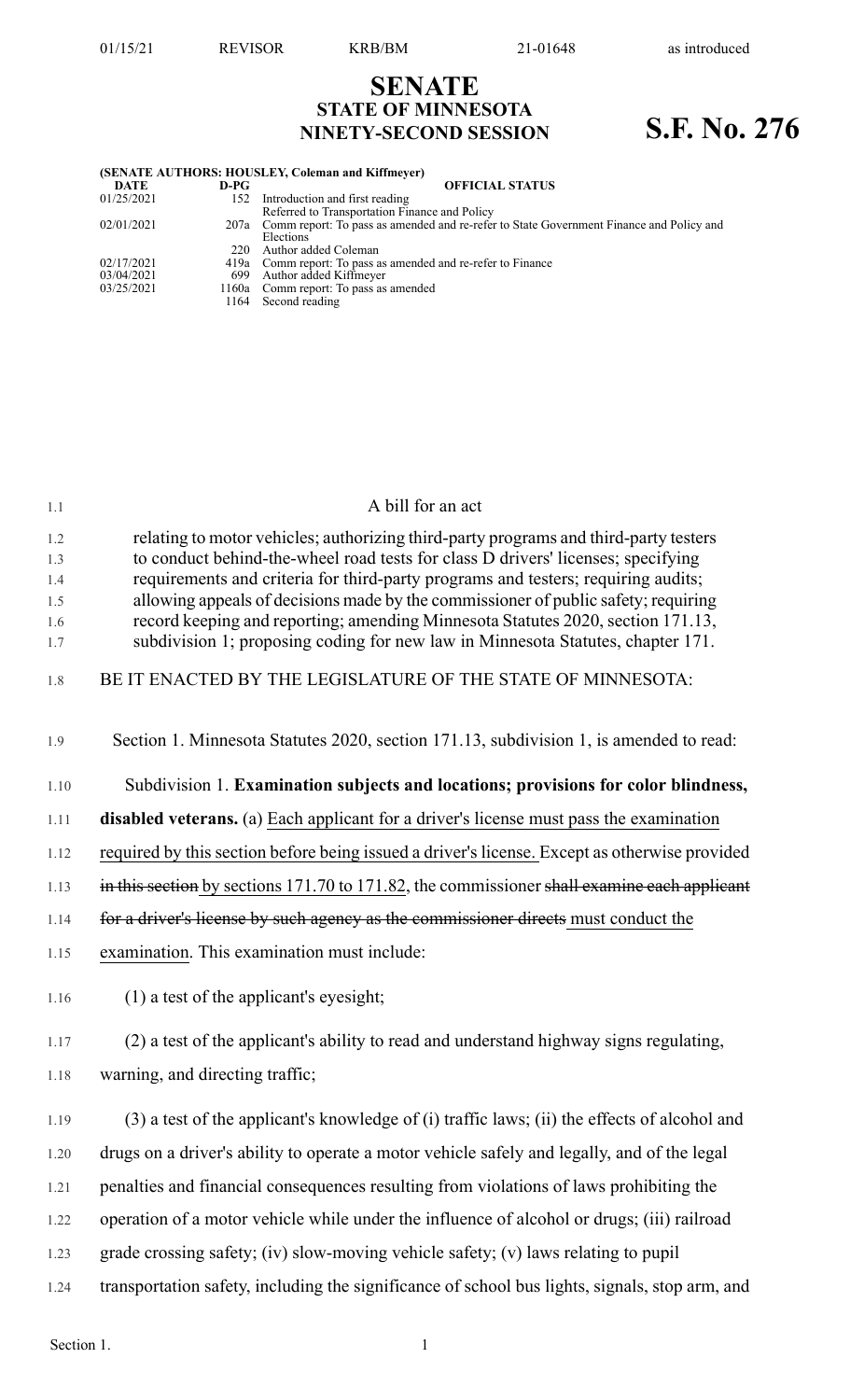2.1 passing a school bus; (vi) traffic laws related to bicycles; and (vii) the circumstances and 2.2 dangers of carbon monoxide poisoning; 2.3 (4) an actual demonstration of ability to exercise ordinary and reasonable control in the 2.4 operation of a motor vehicle; and 2.5 (5) other physical and mental examinations as the commissioner finds necessary to 2.6 determine the applicant's fitness to operate a motor vehicle safely upon the highways. 2.7 (b) Notwithstanding paragraph (a), no driver's license may be denied an applicant on 2.8 the exclusive grounds that the applicant's eyesight is deficient in color perception. War 2.9 veterans operating motor vehicles especially equipped for disabled persons, if otherwise 2.10 entitled to a license, must be granted such license. 2.11 (c) The commissioner shall make provision for giving the examinations under this 2.12 subdivision either in the county where the applicant resides or at a place adjacent thereto 2.13 reasonably convenient to the applicant. 2.14 (d) The commissioner shall ensure that an applicant is able to obtain an appointment for 2.15 an examination to demonstrate ability under paragraph (a), clause (4), within 14 days of the 2.16 applicant's request if, under the applicable statutes and rules of the commissioner, the 2.17 applicant is eligible to take the examination. 2.18 Sec. 2. **[171.70] DEFINITIONS.** 2.19 (a) For purposes of sections 171.70 to 171.82, the following terms have the meanings 2.20 given them. 2.21 (b) "Applicant" means an entity applying for approval to be a third-party testing program. 2.22 (c) "Entity" includes an individual, natural person, and a legal or corporate person, 2.23 however organized unless otherwise expressly described or limited. 2.24 (d) "Letter of approval" means the document issued by the commissioner to the third-party 2.25 testing program authorizing the program to administer road tests for class D drivers' licenses. 2.26 (e) "Road test" meansthe actual physical demonstration of the ability to exercise ordinary 2.27 and reasonable control in the operation of a motor vehicle as required by section 171.13, 2.28 subdivision 1, paragraph (a), clause (4). 2.29 (f) "Third-party tester" means an individual who is an employee of a third-party testing 2.30 program who has qualified for a third-party tester certificate issued by the commissioner 2.31 granting the individual authorization to conduct road tests for class D drivers' licenses.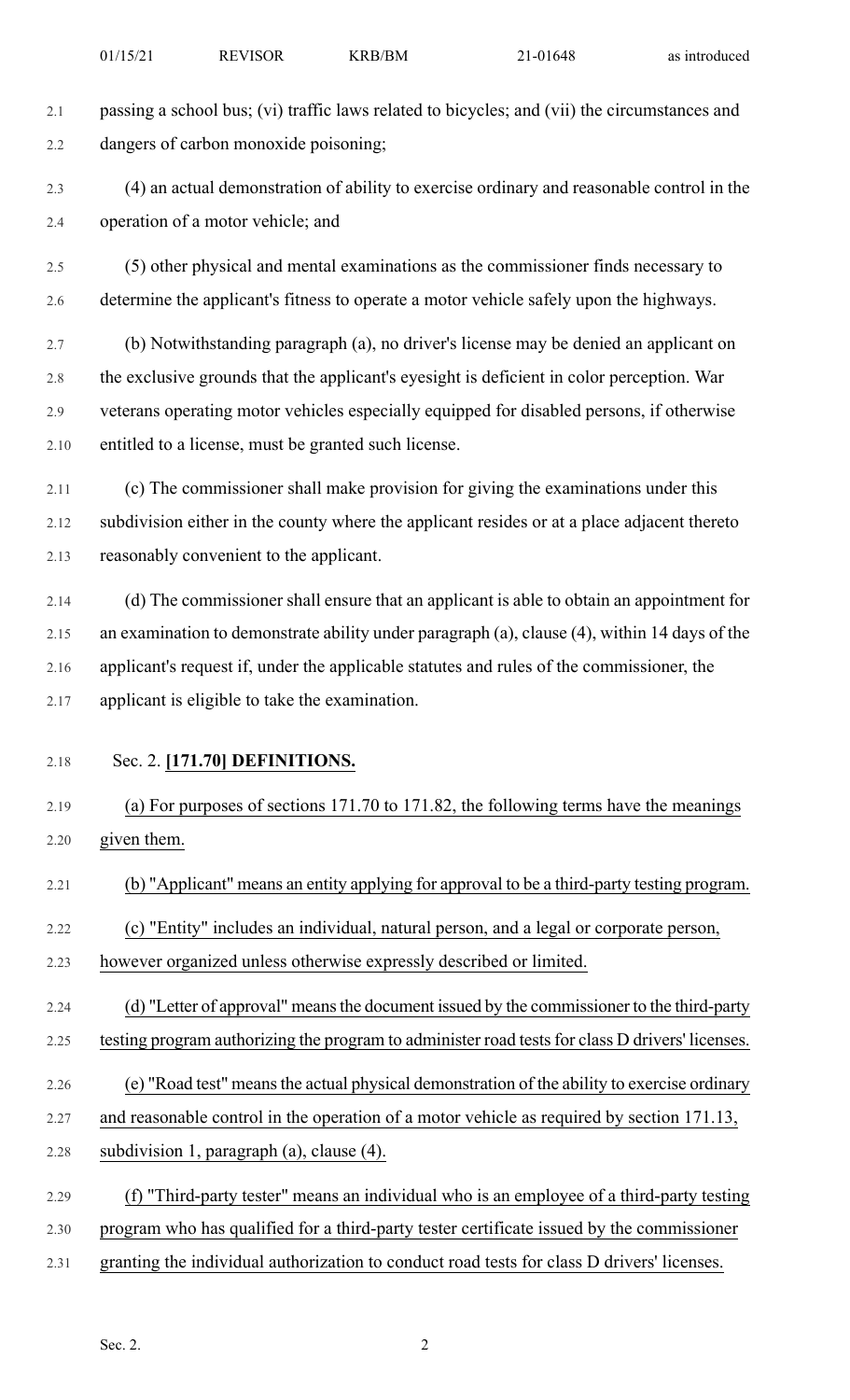| 3.1  | $(g)$ "Third-party tester certificate" means a certificate issued by the commissioner to the        |
|------|-----------------------------------------------------------------------------------------------------|
| 3.2  | third-party tester authorizing the third-party tester to administer road tests for class D drivers' |
| 3.3  | licenses on behalf of a specified third-party testing program.                                      |
| 3.4  | (h) "Third-party testing program" means a program authorized by the commissioner to                 |
| 3.5  | administer to an individual the road test for class D drivers' licenses.                            |
|      |                                                                                                     |
| 3.6  | Sec. 3. [171.71] THIRD-PARTY TESTER; AUTHORIZATION.                                                 |
| 3.7  | The commissioner must allow a third-party tester that complies with the requirements                |
| 3.8  | of sections 171.70 to 171.82 to conduct road tests for people applying for class D drivers'         |
| 3.9  | licenses.                                                                                           |
|      |                                                                                                     |
| 3.10 | Sec. 4. [171.72] PROGRAM APPLICATION; APPROVAL.                                                     |
| 3.11 | Subdivision 1. Application. The applicant shall apply to the commissioner for approval              |
| 3.12 | to be a third-party testing program authorized to administer road tests for class D drivers'        |
| 3.13 | licenses. The applicant must submit the application to the commissioner and provide the             |
| 3.14 | information in subdivision 2. A third-party testing program or a third-party tester employed        |
| 3.15 | by the program must not conduct road tests until the program is approved by the                     |
| 3.16 | commissioner.                                                                                       |
| 3.17 | Subd. 2. Application contents. To apply for approval as a third-party testing program,              |
| 3.18 | an applicant must complete an application containing the information specified in this              |
| 3.19 | section:                                                                                            |
| 3.20 | (1) business name;                                                                                  |
|      |                                                                                                     |
| 3.21 | (2) business registration number if a business, or tax identification number if a                   |
| 3.22 | not-for-profit entity;                                                                              |
| 3.23 | (3) address of the business's administrative office;                                                |
| 3.24 | (4) telephone number, fax number, and e-mail address of the administrative office;                  |
| 3.25 | (5) name of an authorized official responsible for the program and application, and the             |
| 3.26 | official's title and telephone number;                                                              |
| 3.27 | (6) a map, drawing, or written description of the test route to be used for road tests;             |
| 3.28 | (7) the name, birth date, home address, and driver's license number of all individuals              |
| 3.29 | the applicant wants to employ as a certified third-party tester;                                    |

01/15/21 REVISOR KRB/BM 21-01648 as introduced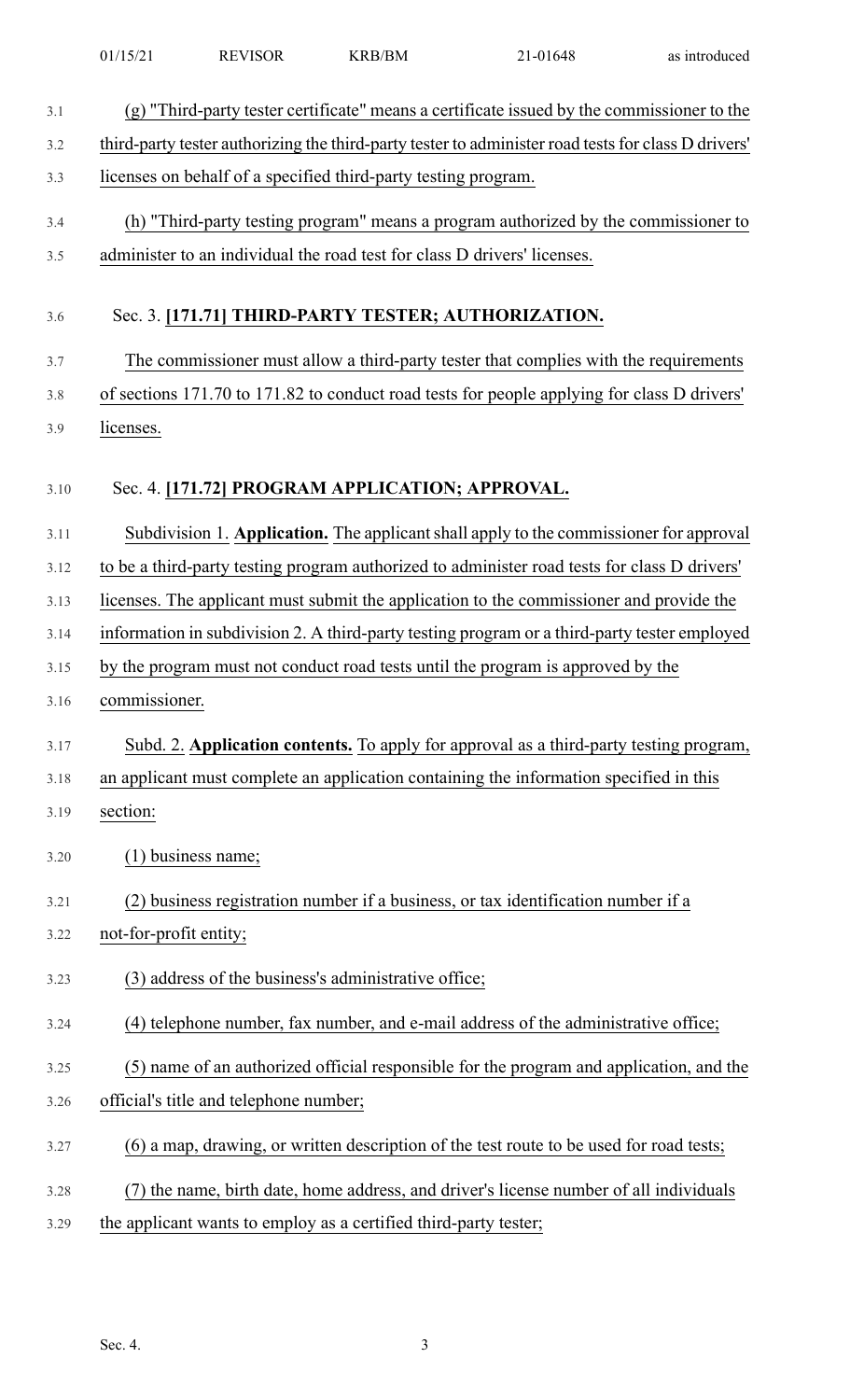|      | 01/15/21                                                                                  | <b>REVISOR</b>                              | <b>KRB/BM</b>                                                    | 21-01648                                                                                     | as introduced |
|------|-------------------------------------------------------------------------------------------|---------------------------------------------|------------------------------------------------------------------|----------------------------------------------------------------------------------------------|---------------|
| 4.1  |                                                                                           |                                             |                                                                  | (8) attestation that the applicant carries the required insurance, as described in chapter   |               |
| 4.2  |                                                                                           | 65B, for all vehicles used for testing; and |                                                                  |                                                                                              |               |
| 4.3  |                                                                                           |                                             |                                                                  | (9) attestation by the authorized official that the information submitted is true and        |               |
| 4.4  | accurate.                                                                                 |                                             |                                                                  |                                                                                              |               |
| 4.5  |                                                                                           |                                             |                                                                  | Subd. 3. Location requirement. To qualify as a third-party testing program, the applicant    |               |
| 4.6  |                                                                                           |                                             |                                                                  | must be located in the state and must maintain an administrative office in at least one      |               |
| 4.7  |                                                                                           |                                             | permanent, regularly occupied building with a permanent address. |                                                                                              |               |
| 4.8  |                                                                                           |                                             |                                                                  | Subd. 4. <b>Employment of certified tester.</b> The applicant must employ one or more        |               |
| 4.9  |                                                                                           |                                             |                                                                  | certified third-party testers who meet the qualifications in section 171.75.                 |               |
| 4.10 |                                                                                           |                                             |                                                                  | Subd. 5. Evaluation. The commissioner shall evaluate the application submitted by the        |               |
| 4.11 |                                                                                           |                                             |                                                                  | third-party testing program applicant. If the application is satisfactory, the commissioner  |               |
| 4.12 |                                                                                           | must approve the application.               |                                                                  |                                                                                              |               |
| 4.13 |                                                                                           |                                             |                                                                  | Subd. 6. Limitation. The commissioner is prohibited from imposing any criteria or            |               |
| 4.14 |                                                                                           |                                             | requirements that are not specified by this section.             |                                                                                              |               |
| 4.15 |                                                                                           |                                             |                                                                  | Subd. 7. Commissioner's letter of approval. Upon approval of an application submitted        |               |
| 4.16 |                                                                                           |                                             |                                                                  | pursuant to this section, the commissioner shall issue a letter of approval to designate a   |               |
| 4.17 | third-party testing program. The letter of approval constitutes an agreement between the  |                                             |                                                                  |                                                                                              |               |
| 4.18 | state and the third-party testing program administering road tests for a class D driver's |                                             |                                                                  |                                                                                              |               |
| 4.19 |                                                                                           |                                             |                                                                  | license. A letter of approval to operate a third-party testing program is not transferable.  |               |
|      |                                                                                           |                                             |                                                                  |                                                                                              |               |
| 4.20 |                                                                                           | Sec. 5. [171.73] INDEMNIFICATION.           |                                                                  |                                                                                              |               |
| 4.21 |                                                                                           |                                             |                                                                  | An applicant shall agree to indemnify and hold harmless the state and all state officers,    |               |
| 4.22 |                                                                                           |                                             |                                                                  | employees, and agents of the state from and against all claims, losses, damages, costs, and  |               |
| 4.23 |                                                                                           |                                             |                                                                  | other proceedings made, sustained, brought, or prosecuted in any manner based on or          |               |
| 4.24 |                                                                                           |                                             |                                                                  | occasioned by or attributive to any injury, infringement, or damage rising from any act or   |               |
| 4.25 |                                                                                           |                                             |                                                                  | omission of the third-party testing program or the program's employees in the performance    |               |
| 4.26 | of testing duties.                                                                        |                                             |                                                                  |                                                                                              |               |
| 4.27 |                                                                                           |                                             |                                                                  | Sec. 6. [171.74] USE OF CERTIFIED THIRD-PARTY TESTERS.                                       |               |
| 4.28 |                                                                                           |                                             |                                                                  | The third-party testing program shall allow only individuals who have been certified by      |               |
| 4.29 |                                                                                           |                                             |                                                                  | the commissioner as third-party testers under sections 171.75 to 171.76 to administer road   |               |
| 4.30 |                                                                                           |                                             |                                                                  | tests. The program shall maintain, on file in the program's administrative office, a copy of |               |

4.31 the valid certificate of each third-party tester employed by the program.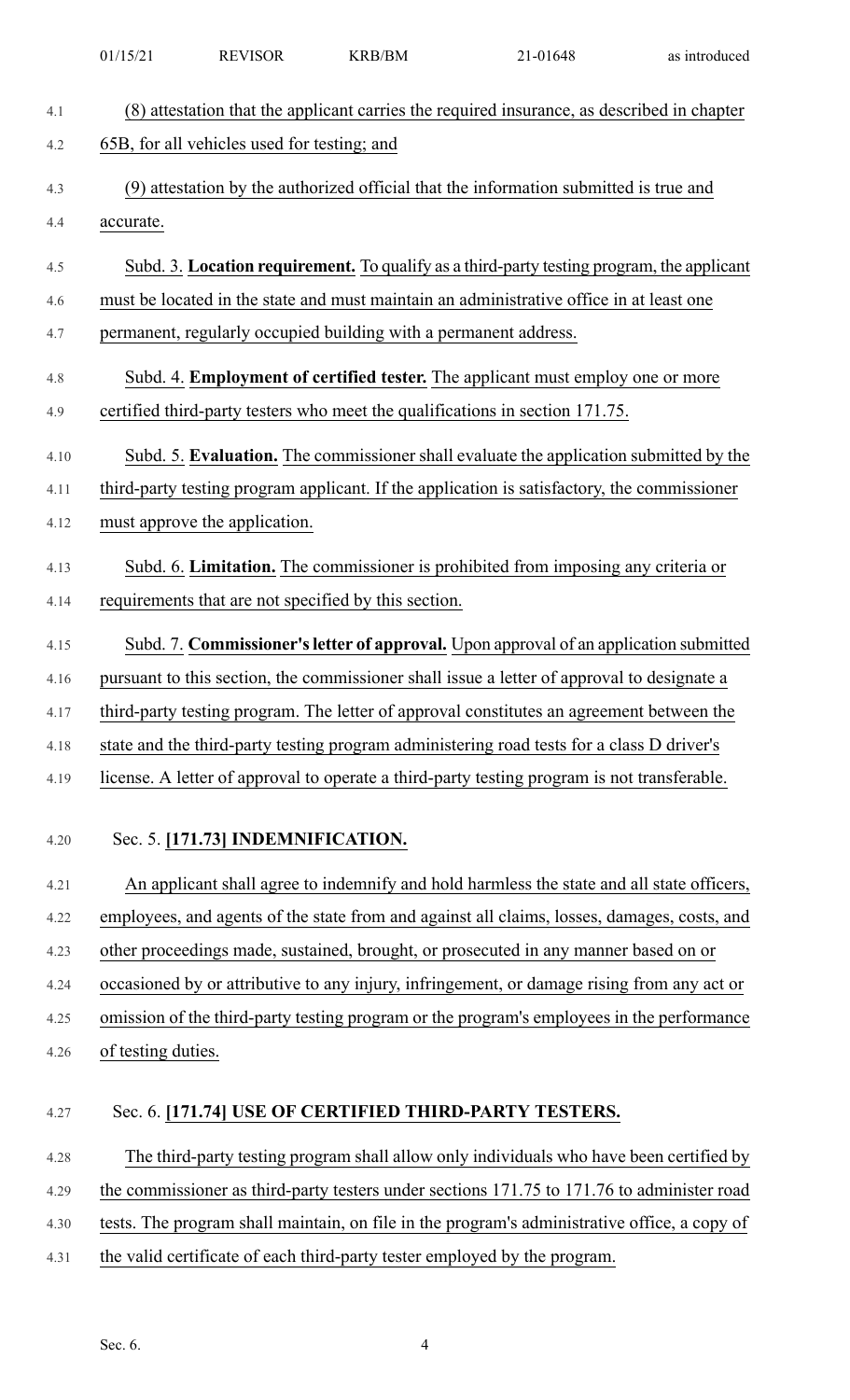| 5.1  | Sec. 7. [171.75] THIRD-PARTY TESTER QUALIFICATIONS.                                          |
|------|----------------------------------------------------------------------------------------------|
| 5.2  | Subdivision 1. Generally. To be certified as a third-party tester, an individual must make   |
| 5.3  | application to, and be approved by, the commissioner as provided in this section. The        |
| 5.4  | individual must:                                                                             |
| 5.5  | (1) possess a valid driver's license;                                                        |
| 5.6  | $(2)$ be at least age 21;                                                                    |
| 5.7  | (3) be a licensed driver in a United States state for the past three years;                  |
| 5.8  | (4) before the date of application, have maintained continuous valid driving privileges      |
| 5.9  | for the past year;                                                                           |
| 5.10 | (5) successfully pass a prequalifying tester examination;                                    |
| 5.11 | (6) be an employee of a third-party testing program;                                         |
| 5.12 | (7) successfully complete the test administration training required of state-employed        |
| 5.13 | examiners; and                                                                               |
| 5.14 | (8) have the class of driver's license and endorsements to operate the type of vehicles      |
| 5.15 | for which the road tests are administered.                                                   |
| 5.16 | The examination and training required by clauses $(5)$ and $(7)$ must be identical for       |
| 5.17 | state-employed examiners and third-party testers.                                            |
| 5.18 | Subd. 2. State employee. A certified third-party tester must not be an employee of the       |
| 5.19 | department.                                                                                  |
| 5.20 | Subd. 3. <b>Employment.</b> A certified third-party tester must have a certificate for each  |
| 5.21 | third-party testing program that employs the tester. The tester must reapply and be approved |
| 5.22 | for a new certificate to conduct tests on behalf of a new third-party testing program. The   |
| 5.23 | tester may be simultaneously employed by more than one program.                              |
| 5.24 | Subd. 4. Maintaining certification. To maintain certification as a third-party tester, an    |
| 5.25 | individual must:                                                                             |
| 5.26 | (1) conduct at least 12 road tests annually over each 24-month period from the date of       |
| 5.27 | initial issuance of a third-party tester certificate;                                        |
| 5.28 | (2) be evaluated at least annually on the administration of tests and record keeping;        |
| 5.29 | (3) attend annual in-service training, workshops, or seminars provided by the                |
| 5.30 | commissioner, provided that the requirements are the same as testers employed by the         |
| 5.31 | department;                                                                                  |

01/15/21 REVISOR KRB/BM 21-01648 as introduced

Sec. 7. 5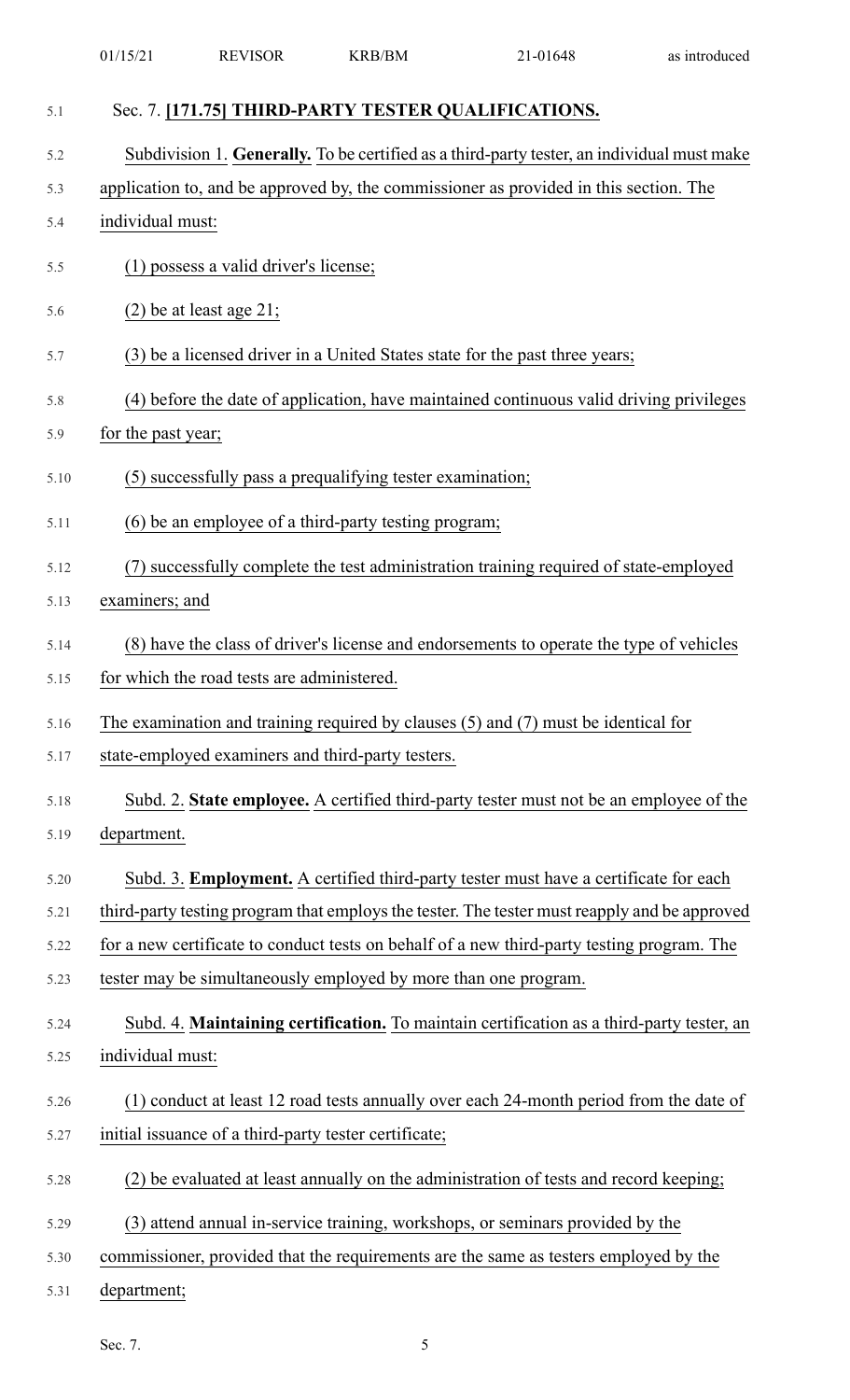|      | 01/15/21      | <b>REVISOR</b>                                  | <b>KRB/BM</b> | 21-01648                                                                                          | as introduced |
|------|---------------|-------------------------------------------------|---------------|---------------------------------------------------------------------------------------------------|---------------|
| 6.1  |               |                                                 |               | (4) submit monthly testing reports in a format specified by the commissioner; and                 |               |
| 6.2  |               |                                                 |               | (5) account for all records of examination issued by the commissioner to a third-party            |               |
| 6.3  |               |                                                 |               | tester and submit the record of examination immediately to the commissioner after completing      |               |
| 6.4  | a road test.  |                                                 |               |                                                                                                   |               |
| 6.5  |               |                                                 |               | Subd. 5. Limitation. The commissioner is prohibited from imposing any criteria or                 |               |
| 6.6  |               |                                                 |               | requirements on third-party testing programs or third-party testers that are not specified by     |               |
| 6.7  | this section. |                                                 |               |                                                                                                   |               |
| 6.8  |               |                                                 |               | Sec. 8. [171.76] CERTIFICATES AND LETTER OF APPROVAL.                                             |               |
| 6.9  |               |                                                 |               | Subdivision 1. Tester certificates. The commissioner shall issue a certificate to each            |               |
| 6.10 |               |                                                 |               | approved third-party tester of a third-party testing program. The third-party testing program     |               |
| 6.11 |               |                                                 |               | must keep a copy of the certificate of each third-party tester employed by the program on         |               |
| 6.12 |               |                                                 |               | file in the office of the program. A third-party tester's certificate is effective on the date of |               |
| 6.13 |               |                                                 |               | issuance by the commissioner and expires four years after issuance. A third-party tester          |               |
| 6.14 |               |                                                 |               | may not conduct road tests without a valid third-party tester certificate. A certificate issued   |               |
| 6.15 |               | to a third-party tester is not transferable.    |               |                                                                                                   |               |
| 6.16 |               |                                                 |               | Subd. 2. Certificate renewal time frame. A third-party tester must submit an application          |               |
| 6.17 |               |                                                 |               | for renewal of the tester's certificate to the commissioner no less than 30 days before the       |               |
| 6.18 |               | date the previously issued certificate expires. |               |                                                                                                   |               |
| 6.19 |               | Sec. 9. [171.77] TEST PROOF.                    |               |                                                                                                   |               |
| 6.20 |               |                                                 |               | The third-party testing program shall provide a record of examination, on a format                |               |
| 6.21 |               |                                                 |               | obtained from or approved by the commissioner, to an individual who has passed a road             |               |
| 6.22 |               |                                                 |               | test for a class D driver's license. The record of examination, which must be presented at        |               |
| 6.23 |               |                                                 |               | the time of application for a class D driver's license, must specify that the individual has      |               |
| 6.24 |               |                                                 |               | passed the required test or tests administered by the third-party testing program.                |               |
| 6.25 |               | Sec. 10. [171.78] AUDITS.                       |               |                                                                                                   |               |
| 6.26 |               |                                                 |               | Subdivision 1. Random examinations, inspections, and audits. A third-party testing                |               |
| 6.27 |               |                                                 |               | program shall agree to allow representatives of the commissioner, on behalf of the state, to      |               |
| 6.28 |               |                                                 |               | conduct random examinations, inspections, and audits of the testing operation without prior       |               |
| 6.29 | notice.       |                                                 |               |                                                                                                   |               |
|      |               |                                                 |               |                                                                                                   |               |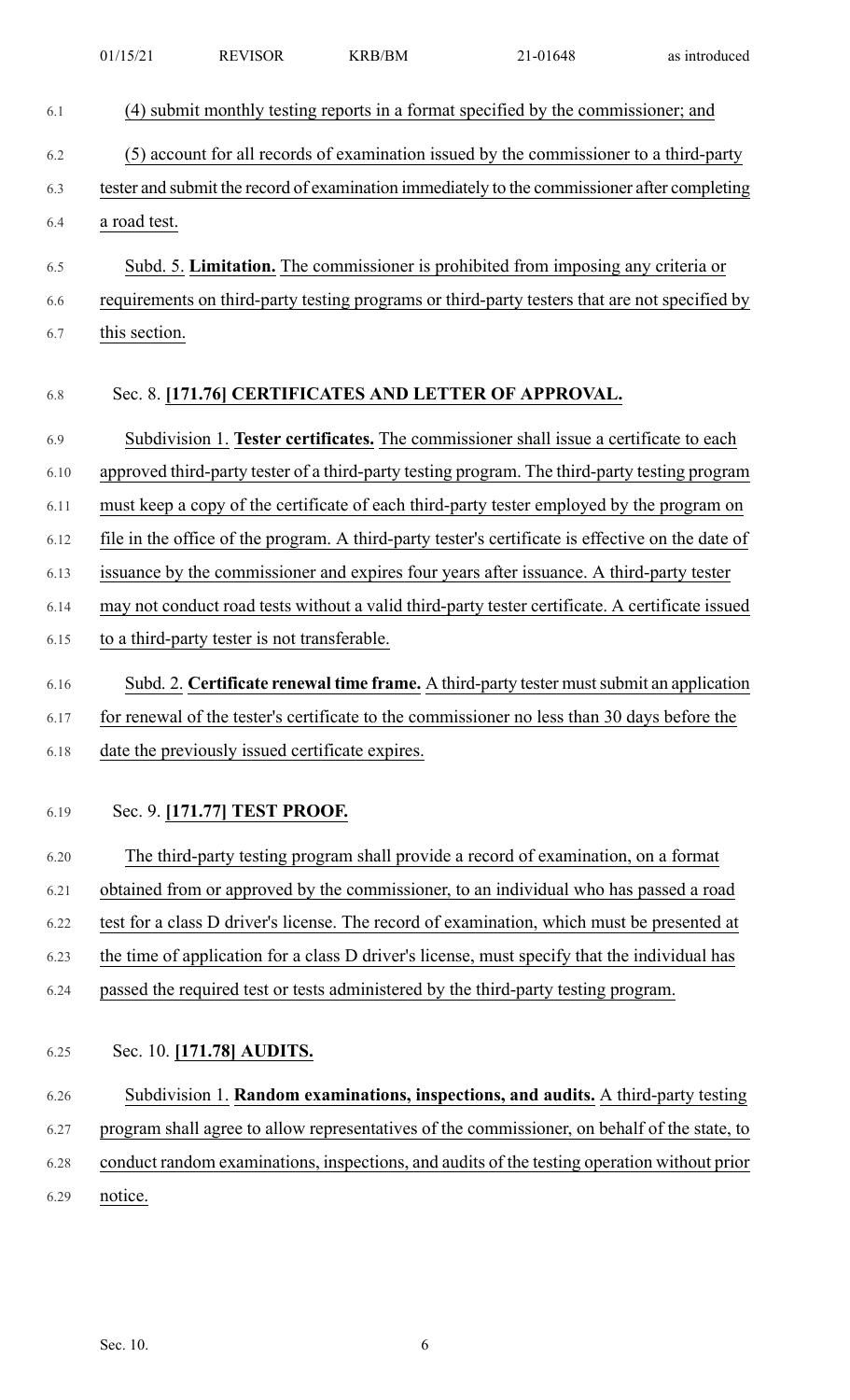| 7.1     | Subd. 2. On-site inspections. A third-party testing program shall permit on-site                |
|---------|-------------------------------------------------------------------------------------------------|
| 7.2     | inspections by agents of the commissioner as necessary to determine compliance with             |
| 7.3     | sections 171.70 to 171.82.                                                                      |
| 7.4     | Subd. 3. Examination of test administration. On at least an annual basis, agents of the         |
| 7.5     | commissioner who are state employees must be permitted to:                                      |
| 7.6     | (1) take the tests actually administered by the third-party testing program as if the state     |
| 7.7     | employees were test applicants;                                                                 |
| $7.8\,$ | (2) test a sample of drivers who were examined by the third-party testing program to            |
| 7.9     | compare passing and failing results; or                                                         |
| 7.10    | (3) conduct a road test simultaneously with the third-party tester to compare test results.     |
| 7.11    | Subd. 4. Notice of test schedule. Upon request, no less than 48 hours in advance, the           |
| 7.12    | third-party testing program shall provide the commissioner with the schedule times and          |
| 7.13    | dates that skill tests and road tests are to be given.                                          |
| 7.14    | Sec. 11. [171.79] TEST ADMINISTRATION.                                                          |
|         |                                                                                                 |
| 7.15    | Subdivision 1. Generally. Road tests conducted by a third-party tester must meet the            |
| 7.16    | requirements in Minnesota Rules, parts 7410.4800 to 7410.5380. The commissioner is              |
| 7.17    | prohibited from imposing additional test administration criteria or requirements on third-party |
| 7.18    | testers.                                                                                        |
| 7.19    | Subd. 2. Third-party tester restrictions. A third-party tester shall not:                       |
| 7.20    | (1) delegate any portion of testing to another individual;                                      |
| 7.21    | (2) test a person related to the tester by blood, marriage, or adoption;                        |
| 7.22    | (3) test anyone with a physical disability who may need an individualized restriction           |
| 7.23    | added to the person's driver's license; or                                                      |
| 7.24    | (4) test anyone who has not completed all coursework and training before administering          |
| 7.25    | a road test.                                                                                    |
| 7.26    | Sec. 12. [171.80] RECORD KEEPING; REPORTING REQUIREMENTS.                                       |
| 7.27    | Subdivision 1. Records of administered tests. An approved third-party testing program           |
| 7.28    | shall maintain at the program's administrative offices, for a minimum of three years, the       |
| 7.29    | tester's copy of the record of examination of any driver for whom the third-party testing       |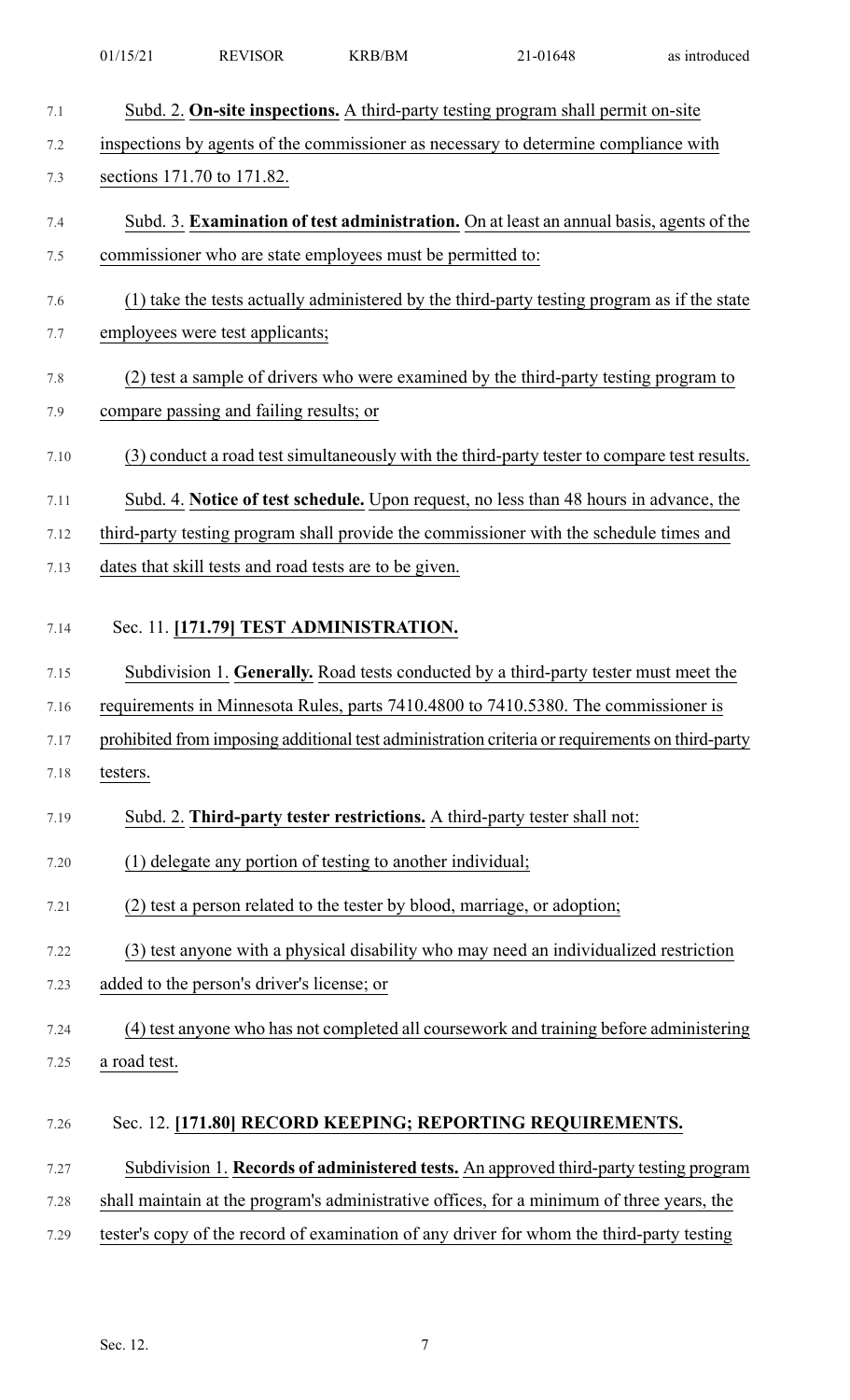| 8.1  | program conducts a test, whether or not the driver passes or fails the test. Each record of    |
|------|------------------------------------------------------------------------------------------------|
| 8.2  | examination must include:                                                                      |
| 8.3  | $(1)$ the full name of the driver;                                                             |
| 8.4  | (2) the date the driver took the test; and                                                     |
| 8.5  | (3) the name and certificate number of the third-party tester conducting the test.             |
| 8.6  | Subd. 2. Records of third-party testers. The third-party testing program shall maintain,       |
| 8.7  | at the program's administrative offices, a record of each third-party tester in the employ of  |
| 8.8  | the third-party testing program at that location. Each record must include:                    |
| 8.9  | (1) a valid and complete tester certificate indicating the third-party tester has met all      |
| 8.10 | qualifications;                                                                                |
| 8.11 | (2) a copy of the third-party tester's current driving record, which must be updated           |
| 8.12 | annually; and                                                                                  |
| 8.13 | (3) evidence that the third-party tester is an employee of the third-party testing program.    |
| 8.14 | Subd. 3. Record retention. The third-party testing program shall retain all third-party        |
| 8.15 | tester records for three years after a third-party tester leaves the employ of the third-party |
| 8.16 | testing program.                                                                               |
| 8.17 | Subd. 4. Reporting requirements. The third-party testing program shall report the              |
| 8.18 | number of road tests administered annually by all third-party testers employed by the          |
| 8.19 | program. The report must be in writing or in an electronic format approved by the              |
| 8.20 | commissioner and must be received by the commissioner within 45 days of the end of each        |
| 8.21 | calendar year.                                                                                 |
| 8.22 | Subd. 5. Data Practices Act. All third-party testing programs and third-party testers are      |
| 8.23 | subject to section 13.05, subdivision 11.                                                      |
| 8.24 | Sec. 13. [171.81] NOTIFICATION REQUIREMENTS.                                                   |
| 8.25 | Subdivision 1. In general. The third-party testing program shall ensure that the               |
| 8.26 | commissioner is notified in writing or by electronic means:                                    |
| 8.27 | (1) 30 days before any change in the third-party testing program's name or address;            |
| 8.28 | (2) ten days before any change in the third-party tester employed by the third-party           |
| 8.29 | testing program;                                                                               |
| 8.30 | (3) within ten days of a change in a third-party tester's driving status;                      |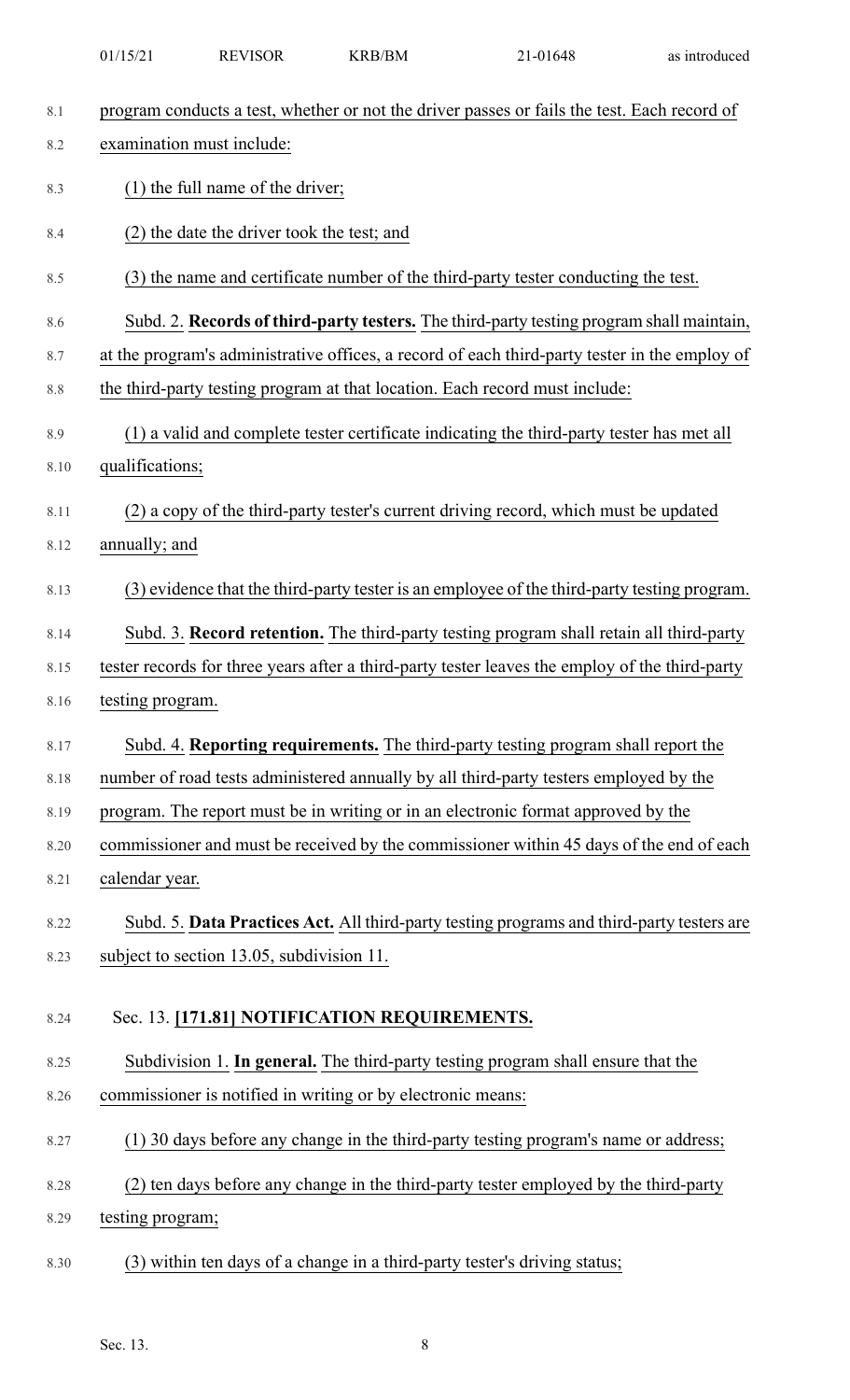|              | 01/15/21         | <b>REVISOR</b>                               | <b>KRB/BM</b>                                                      | 21-01648                                                                                                                                                                           | as introduced |
|--------------|------------------|----------------------------------------------|--------------------------------------------------------------------|------------------------------------------------------------------------------------------------------------------------------------------------------------------------------------|---------------|
| 9.1          |                  |                                              |                                                                    | (4) within ten days of the third-party testing program ceasing business operations in                                                                                              |               |
| 9.2          | Minnesota; or    |                                              |                                                                    |                                                                                                                                                                                    |               |
| 9.3          |                  | (5) within ten days of a third-party tester: |                                                                    |                                                                                                                                                                                    |               |
| 9.4          |                  |                                              |                                                                    | (i) receiving notice from any state that the tester's driving privileges have been withdrawn;                                                                                      |               |
| 9.5          | $\overline{or}$  |                                              |                                                                    |                                                                                                                                                                                    |               |
| 9.6          |                  |                                              |                                                                    | (ii) failing to comply with the third-party testing program or third-party tester                                                                                                  |               |
| 9.7          |                  | requirements in sections 171.70 to 171.82.   |                                                                    |                                                                                                                                                                                    |               |
|              |                  |                                              |                                                                    |                                                                                                                                                                                    |               |
| 9.8          |                  |                                              |                                                                    | Subd. 2. Test route change. Before changing a test route, a third-party testing program<br>must submit a written request and obtain written approval from the commissioner for any |               |
| 9.9          |                  |                                              |                                                                    | proposed change in the road test route. The request may be submitted by facsimile or                                                                                               |               |
| 9.10<br>9.11 | electronic mail. |                                              |                                                                    |                                                                                                                                                                                    |               |
|              |                  |                                              |                                                                    |                                                                                                                                                                                    |               |
| 9.12         |                  |                                              |                                                                    | Subd. 3. Tester change. A third-party tester shall notify the commissioner within ten                                                                                              |               |
| 9.13         |                  |                                              | days of leaving the employ of a third-party testing program.       |                                                                                                                                                                                    |               |
|              |                  |                                              |                                                                    |                                                                                                                                                                                    |               |
| 9.14         |                  |                                              |                                                                    | Sec. 14. [171.82] DENIAL, CANCELLATION, OR SUSPENSION OF PROGRAM                                                                                                                   |               |
| 9.15         |                  | OR TESTER; APPEAL.                           |                                                                    |                                                                                                                                                                                    |               |
| 9.16         |                  |                                              |                                                                    | Subdivision 1. Denial. The commissioner may deny an application for a third-party                                                                                                  |               |
| 9.17         |                  |                                              |                                                                    | testing program or tester certificate if the applicant does not qualify for approval or                                                                                            |               |
| 9.18         |                  |                                              |                                                                    | certification under sections 171.70 to 171.81. In addition, a misstatement or misrepresentation                                                                                    |               |
| 9.19         |                  |                                              | is grounds for denying a letter of approval or tester certificate. |                                                                                                                                                                                    |               |
| 9.20         |                  |                                              |                                                                    | Subd. 2. Cancellation or suspension. The commissioner may cancel the approval of a                                                                                                 |               |
| 9.21         |                  |                                              |                                                                    | third-party testing program or third-party tester or may suspend a program or tester for:                                                                                          |               |
| 9.22         |                  |                                              |                                                                    | (1) failure to comply with or satisfy any provision of sections $171.70$ to $171.81$ ;                                                                                             |               |
| 9.23         |                  |                                              |                                                                    | (2) falsification of any records or information relating to the third-party testing program;                                                                                       |               |
| 9.24         |                  |                                              |                                                                    | (3) performance in a manner that compromises the integrity of the third-party testing                                                                                              |               |
| 9.25         |                  |                                              |                                                                    | program. The commissioner must use the same standards of integrity for state-employed                                                                                              |               |
| 9.26         |                  | testers and third-party testers; or          |                                                                    |                                                                                                                                                                                    |               |
| 9.27         |                  |                                              | (4) the withdrawal of a third-party tester's driving privileges.   |                                                                                                                                                                                    |               |
| 9.28         |                  |                                              |                                                                    | Subd. 3. Commissioner's discretion. (a) The existence of grounds for cancellation or                                                                                               |               |
| 9.29         |                  |                                              |                                                                    | suspension under subdivision 2 is determined at the sole discretion of the commissioner. If                                                                                        |               |
| 9.30         |                  |                                              |                                                                    | the commissioner determines that grounds for cancellation or suspension exist for failure                                                                                          |               |
| 9.31         |                  |                                              |                                                                    | to comply with or satisfy any requirement in sections 171.70 to 171.81, the commissioner                                                                                           |               |